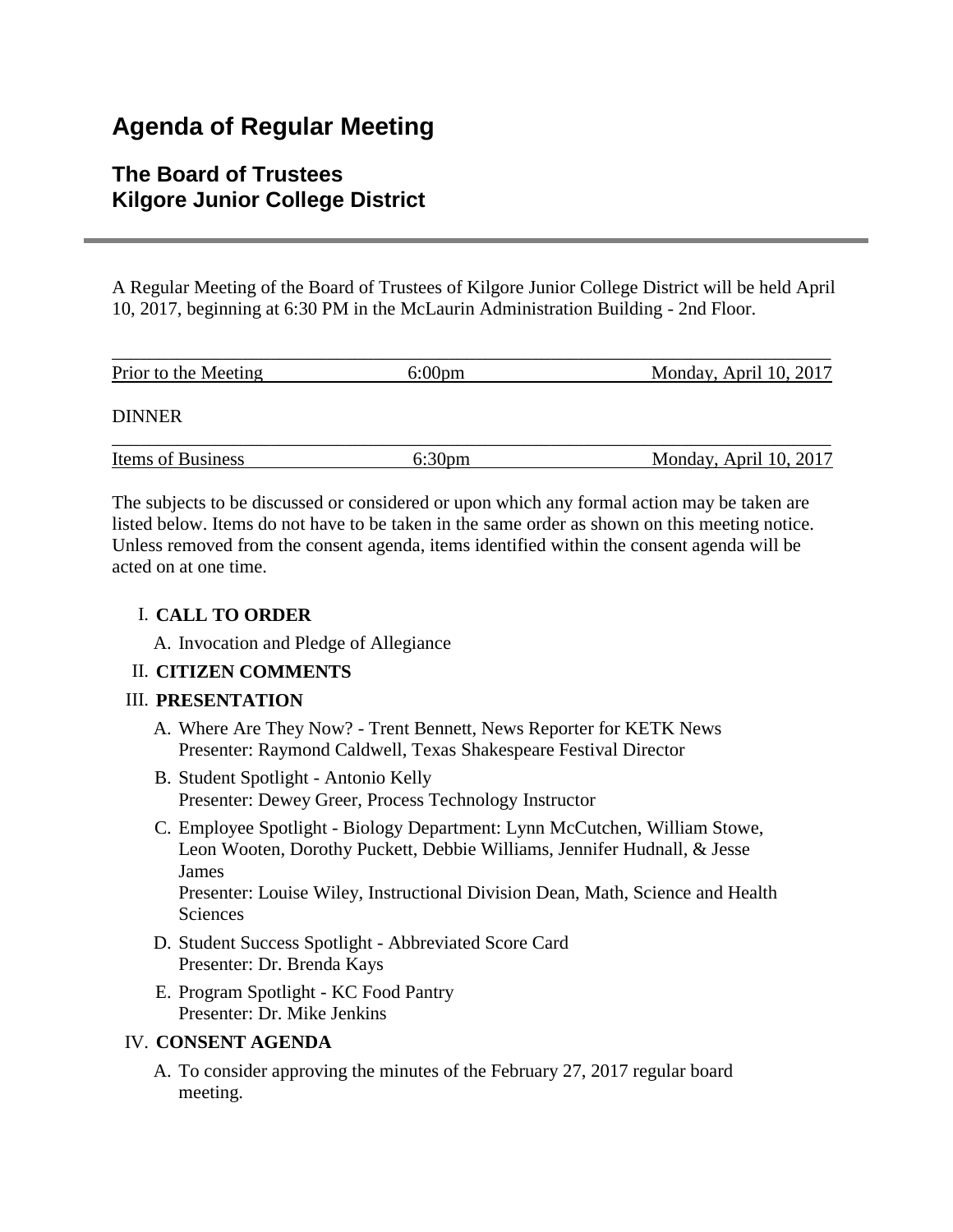- B. To consider approval of personnel items submitted as follows:
	- 1. **Recommendation to accept employee resignation as follows:**
		- a. SBDC Business Advisor, effective March 31, 2017 after twelve years and ten months of service
	- 2. **Recommendation to accept employee retirement as follows:**
		- a. Program Director & Instructor of Fire Academy, effective May 31, 2017 after ten years and ten months of service
		- b. Professional Support Assistant, effective June 30, 2017 after ten years and five months of service
	- 3. **Recommendation for renewal of faculty contracts as follows:**
		- a. Head Men's Basketball Coach and Kinesiology Instructor, based upon the approved faculty salary schedule for the period of June 1, 2017 - May 31, 2018
		- b. Head Women's Basketball Coach and Kinesiology Instructor, based upon the approved faculty salary schedule for the period of June 1, 2017 - May 31, 2018

#### V. **EXECUTIVE SESSION**

 Adjournment to executive session pursuant to Texas Government Code Sections 551.071 - 551.084, the Open Meetings Act, for the following purposes:

 "The Board has adjourned to executive session at \_\_\_\_\_\_\_\_\_\_p.m. on **April 10, 2017."**

PERSONNEL: (Government Code 551.074)

LEGAL: (Government Code 551.071)

REAL ESTATE: (Government Code 551.072)

RECONVENING IN OPEN MEETING

# "**The Board has reconvened in open session at \_\_\_\_\_\_\_\_\_p.m. on April 10, 2017."**

IF, DURING THE COURSE OF THE MEETING COVERED BY THIS NOTICE, THE BOARD SHOULD DETERMINE THAT A CLOSED OR EXECUTIVE MEETING OR SESSION OF THE BOARD SHOULD BE HELD OR IS REQUIRED IN RELATION TO ANY ITEM INCLUDED IN THIS NOTICE, THEN SUCH CLOSED OR EXECUTIVE MEETING OR SESSION AS AUTHORIZED BY SECTION 551.001 ET SEQ. OF THE TEXAS GOVERNMENT CODE (THE OPEN MEETINGS ACT) WILL BE HELD BY THE BOARD AT THAT DATE, HOUR AND PLACE GIVEN IN THIS NOTICE OR AS SOON AFTER THE COMMENCEMENT OF THE MEETING COVERED BY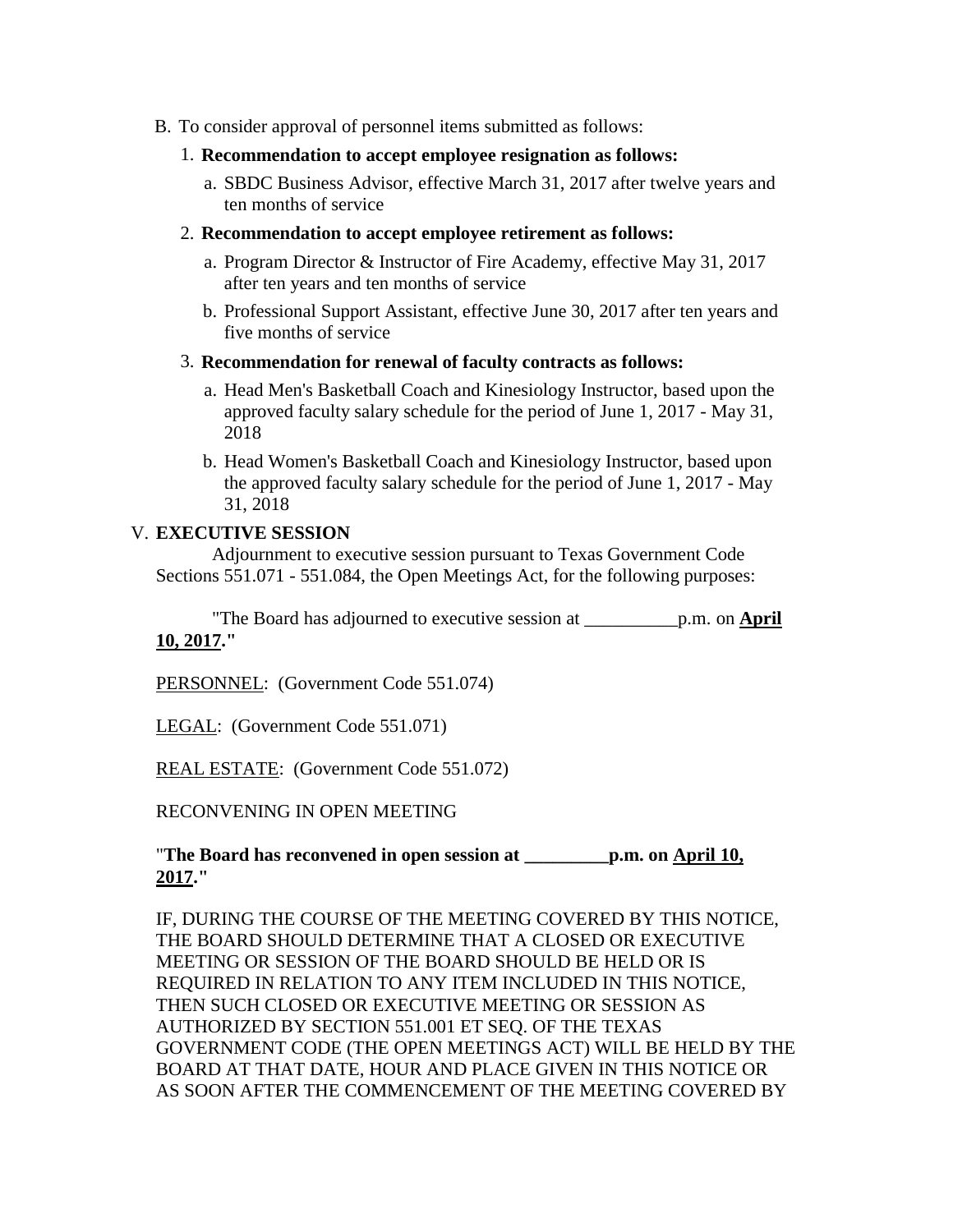# THIS NOTICE AS THE BOARD MAY CONVENIENTLY MEET IN SUCH CLOSED OR EXECUTIVE MEETING OR SESSION CONCERNING ANY AND ALL SUBJECTS AND FOR ANY AND ALL PURPOSES PERMITTED BY SECTIONS 551.071-551.084, INCLUSIVE, OF THE OPEN MEETINGS ACT.

Should any final action, final decision, or final vote be required in the opinion of the Board with regard to any matter considered in such closed or executive meeting or session, then such final action, final decision, or final vote shall be at either:

 a. the open meeting covered by this notice upon the reconvening of this public meeting, or

 b. at a subsequent public meeting of the Board upon notice thereof, as the Board shall determine.

#### VI. **ACTION ITEMS**

- A. To consider payment of legal fees for services rendered
- B. To consider approval of the 2017-2018 Student Catalog Presenter: Dr. Mike Turpin

#### VII. **BOARD COMMITTEE REPORTS & ACTION ITEMS**

- A. Investment/Finance/Audit Committee Joe Carrington, Chair
	- 1. ACTION ITEM: To consider expansion of meal plan options as a recruiting tool

Presenter: Joe Carrington

- 2. ACTION ITEM: To consider approval of distribution of receipts from sale of contents at 1009 Brook Drive Presenter: Joe Carrington
- 3. ACTION ITEM: To consider re-adopting the Kilgore College Tax Abatement **Guidelines** Presenter: Joe Carrington
- 4. ACTION ITEM: To consider approval of an External Auditor for FY17 Presenter: Joe Carrington
- 5. ACTION ITEM: To consider extending Depository Contract through August 31, 2019 Presenter: Joe Carrington
- 6. INFORMATION ITEM: Tax Abatement Certificates of Compliance Presenter: Jana Russell, KEDC Asst. Director & Stephanie Moore, KEDC Office and Property Manager
	- a. DTP Leasing/Drilltools, LLC
	- b. Orgill, Inc/OG Dallas TX Landlord, LLC/Ryder
	- c. Skeeter Products Inc.
- 7. INFORMATION ITEM: Data Based Program Viability Presenter: Joe Carrington
- 8. INFORMATION ITEM: Budget Reports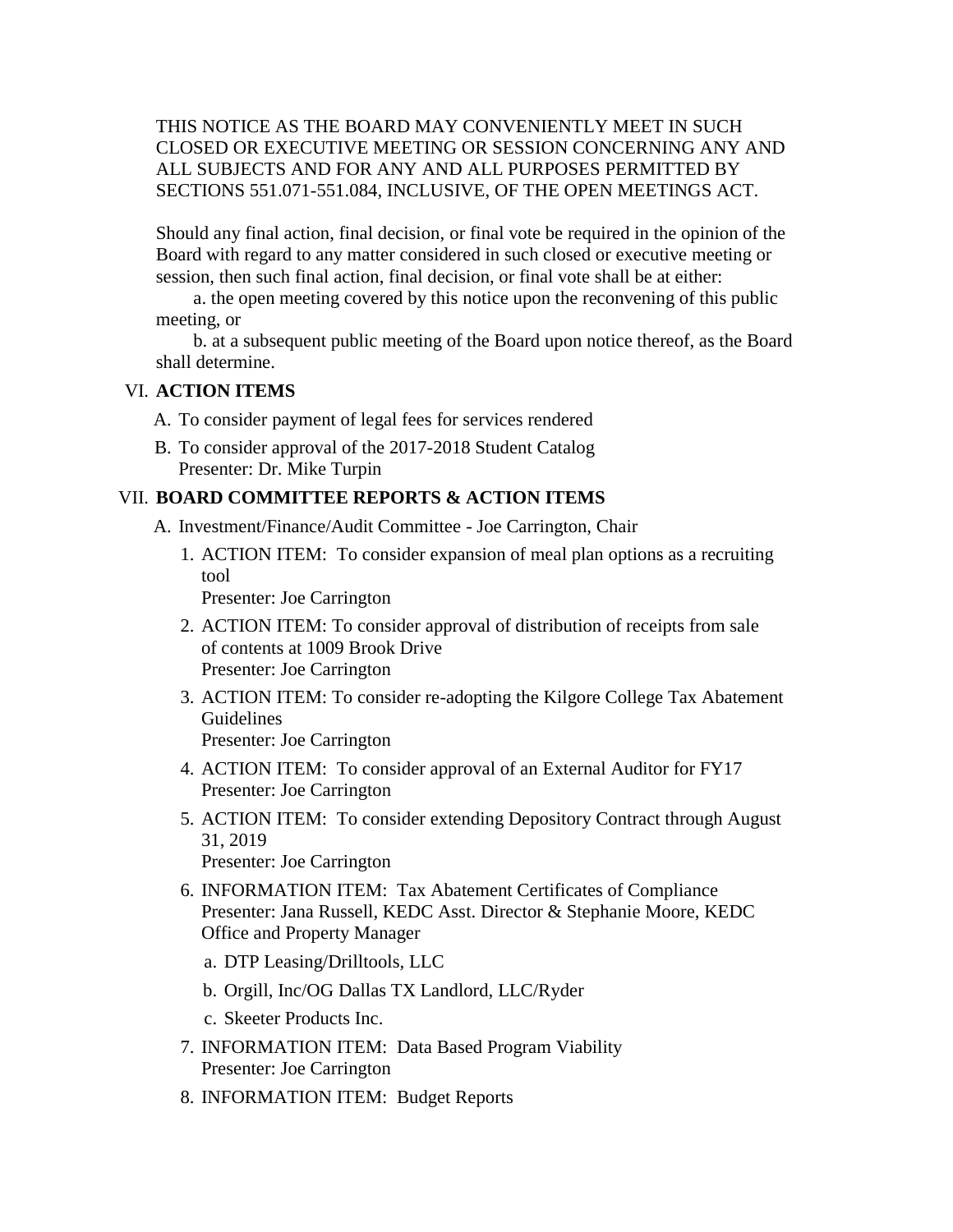Presenter: Joe Carrington

- 9. INFORMATION ITEM: Public Funds Investment Act (PFIA) Quarterly Investment Reports Presenter: Joe Carrington
- 10. INFORMATION ITEM: Texas Presbyterian Foundation (TPF) Quarterly Investment Report Presenter: Joe Carrington
- B. Policy & Personnel Committee Karol Pruett, Chair Presenter: James Walker
	- 1. ACTION ITEM: To consider an amendment to the Board of Trustees' By-Laws

Section 3. Governing Board: ADDED:

1. Board elections will be conducted in accordance with the parameters set forth in Chapter 41 of the Election Code, specifically (a)(1), stipulating given election dates in May of odd-numbered years (Election Code 41.001). *At the regular election or any special election held to fill vacancies for the Board of Trustees, the candidate who shall have received the highest number of votes cast at such election for each position to be filled shall be declared elected. In the event of a tie vote, the respective candidates so tied shall participate in a coin toss to determine who shall be the duly elected Board Member unless one candidate withdraws (Election Code 2.001).*

- 2. ACTION ITEM: To consider approval of Policies
	- a. Board Evaluation Policy
	- b. Academic Policies and Curriculum Review Policy
	- c. Kilgore College Concealed Carry Policy
- C. Property & Facilities Committee Brian Nutt, Chair
	- 1. ACTION ITEM: To consider asbestos abatement for the Technical Vocational Building, the Engineering Science Building and the East Texas Oil Museum Presenter: Brian Nutt
	- 2. INFORMATION ITEM: Update on the sale of 1009 Brook Drive Presenter: Brian Nutt
	- 3. INFORMATION ITEM: Facilities update Presenter: Jeff Williams
		- a. Quad Handrails
		- b. Applied Technology Center (ATC) Evaporative Cooler
		- c. Turk Fine Arts Gas Line
		- d. Texas Shakespeare (TSF) Water Leak et.al.
		- e. Applied Technology Center (ATC) Pest Control
		- f. Rangerette Gym & Quad 5 Plumbing Issues